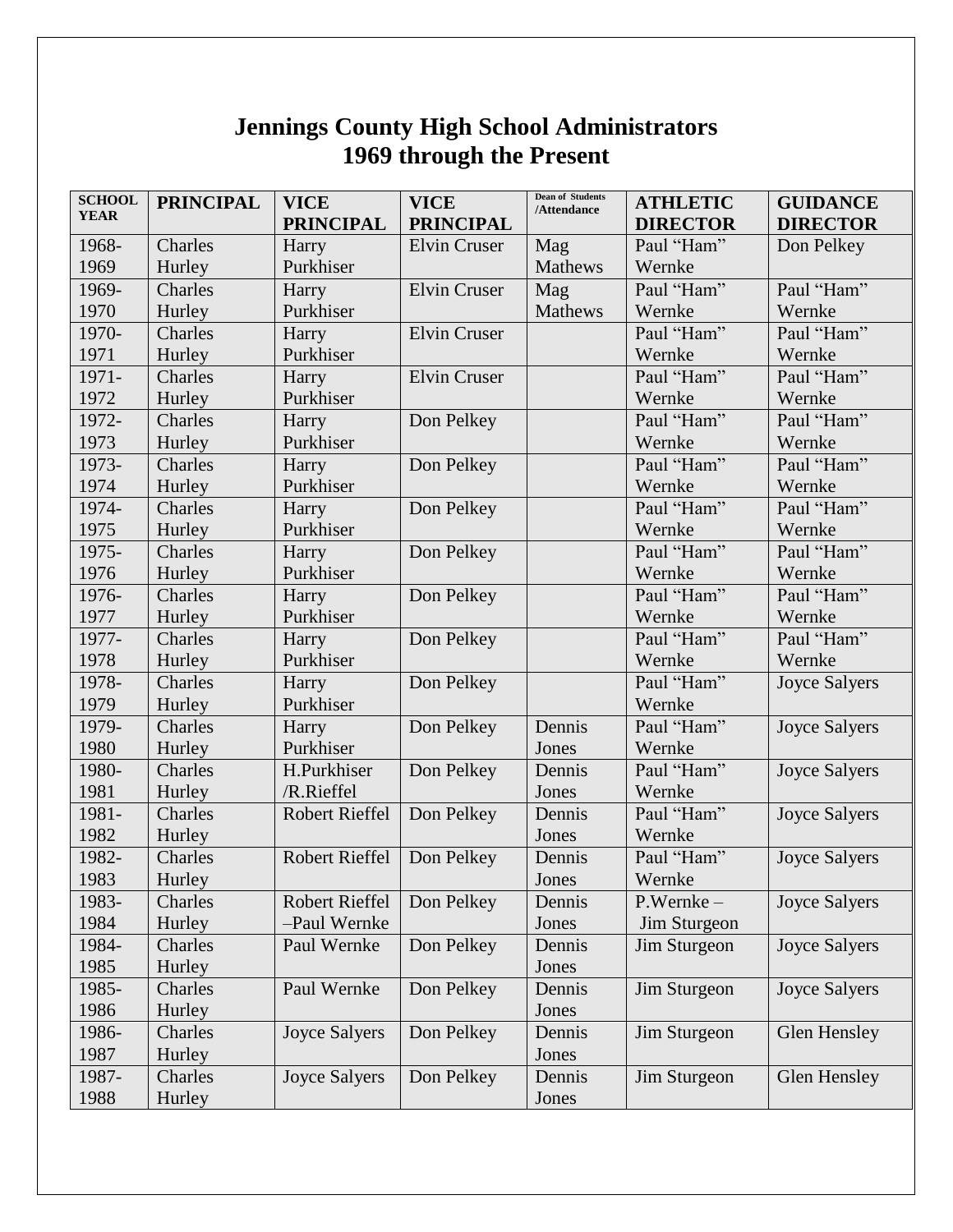| 1988-<br>1989 | Charles<br>Hurley    | <b>Joyce Salyers</b> | Don Pelkey         | Dennis<br>Jones | <b>Steve Arnholt</b> | Ron Redmon            |
|---------------|----------------------|----------------------|--------------------|-----------------|----------------------|-----------------------|
| 1989-         | Charles              | <b>Joyce Salyers</b> | John Howard        | Dennis          | <b>Steve Arnholt</b> | Ron Redmon            |
| 1990          | Hurley               |                      |                    | Jones           |                      |                       |
| 1990-         | Charles              | <b>Joyce Salyers</b> | John Howard        | Dennis          | <b>Steve Arnholt</b> | Ron Redmon            |
| 1991          | Hurley               |                      |                    | Jones           |                      |                       |
| 1991-         | Charles              | <b>Joyce Salyers</b> | John Howard        | Dennis          | <b>Steve Arnholt</b> | <b>Shirley Hinton</b> |
| 1992          | Hurley               |                      |                    | Jones           |                      |                       |
| 1992-         | Charles              | <b>Joyce Salyers</b> | John Howard        | Dennis          | <b>Steve Arnholt</b> | <b>Shirley Hinton</b> |
| 1993          | Hurley               |                      |                    | Jones           |                      |                       |
| 1993-         | <b>Steve Riordan</b> | <b>Joyce Salyers</b> | John Howard        | Dennis          | <b>Steve Arnholt</b> | <b>Shirley Hinton</b> |
| 1994          |                      |                      |                    | Jones           |                      |                       |
| 1994-         | <b>Steve Riordan</b> | <b>Joyce Salyers</b> | David              | Kendall         | <b>Steve Arnholt</b> | <b>Shirley Hinton</b> |
| 1995          |                      |                      | Cheatham           | Wildey          |                      |                       |
| 1995-         | <b>Steve Riordan</b> | <b>Joyce Salyers</b> | David              | Kendall         | <b>Steve Arnholt</b> | Carlyle Floyd         |
| 1996          |                      |                      | Cheatham           | Wildey          |                      |                       |
| 1996-         | <b>Steve Riordan</b> | Kendall              | David              | Todd            | <b>Steve Arnholt</b> | Carlyle Floyd         |
| 1997          |                      | Wildey               | Cheatham           | Hearne          |                      |                       |
| 1997-         | <b>Steve Riordan</b> | Kendall              | <b>Todd Hearne</b> | F.Bowman        | <b>Steve Arnholt</b> | Carlyle Floyd         |
| 1998          |                      | Wildey               |                    | $/J$ . Budd     |                      |                       |
| 1998-         | <b>Steve Riordan</b> | Kendall              | <b>Todd Hearne</b> | Johnny          | <b>Steve Arnholt</b> | Carlyle Floyd         |
| 1999          |                      | Wildey               |                    | <b>Budd</b>     |                      |                       |
| 1999-         | <b>Steve Riordan</b> | Kendall              | <b>Todd Hearne</b> | Johnny          | <b>Steve Arnholt</b> | Carlyle Floyd         |
| 2000          |                      | Wildey               |                    | <b>Budd</b>     | Ass't Ed Ertel       |                       |
| 2000-         | Kendall              | <b>Todd Hearne</b>   | <b>Tim Taylor</b>  | Johnny          | <b>Steve Arnholt</b> | Mary Lynn             |
| 2001          | Wildey               |                      |                    | <b>Budd</b>     |                      | Whitcomb              |
| $2001 -$      | Kendall              | <b>Todd Hearne</b>   | <b>Tim Taylor</b>  | <b>Brent</b>    | <b>Steve Arnholt</b> | Mary Lynn             |
| 2002          | Wildey               |                      |                    | Comer           |                      | Whitcomb              |
| 2002-         | Kendall              | <b>Todd Hearne</b>   | <b>Tim Taylor</b>  | <b>Brent</b>    | <b>Steve Arnholt</b> | Mary Lynn             |
| 2003          | Wildey               |                      |                    | Comer           |                      | Whitcomb              |
| 2003-         | Kendall              | <b>Todd Hearne</b>   | Tim Taylor         | <b>Brent</b>    | <b>Steve Arnholt</b> | Mary Lynn             |
| 2004          | Wildey               |                      |                    | Comer           |                      | Whitcomb              |
| 2004-         | Kendall              | <b>Todd Hearne</b>   | Tim Taylor         | Seth Hulse      | <b>Steve Arnholt</b> | Mary Lynn             |
| 2005          | Wildey               |                      |                    |                 |                      | Whitcomb              |
| $2005 -$      | Kendall              | <b>Todd Hearne</b>   | Tim Taylor         | Seth Hulse      | <b>Steve Arnholt</b> | Mary Lynn             |
| 2006          | Wildey               |                      |                    |                 |                      | Whitcomb              |
| 2006-         | Kendall              | <b>Todd Hearne</b>   | Tim Taylor         | S.Hulse         | <b>Steve Arnholt</b> | Mary Lynn             |
| 2007          | Wildey               |                      |                    | /R.Knarr        |                      | Whitcomb              |
| 2007-         | Kendall              | <b>Todd Hearne</b>   | Tim Taylor         | Ronita          | <b>Steve Arnholt</b> | Mary Lynn             |
| 2008          | Wildey               |                      |                    | Knarr           |                      | Whitcomb              |
| 2008-         | Tim Taylor           | <b>Todd Hearne</b>   | <b>Tony Hack</b>   | Ronita          | Mike Broughton       | Mary Lynn             |
| 2009          |                      |                      |                    | Knarr           |                      | Whitcomb              |
| 2009-         | Tim Taylor           | <b>Todd Hearne</b>   | Tony Hack          | Johnny          | Mike Broughton       | Mary Lynn             |
| 2010          |                      |                      |                    | Bright/Dean     |                      | Whitcomb              |
|               |                      |                      |                    | Ronita Knarr/   |                      |                       |
|               |                      |                      |                    | Attendance      |                      |                       |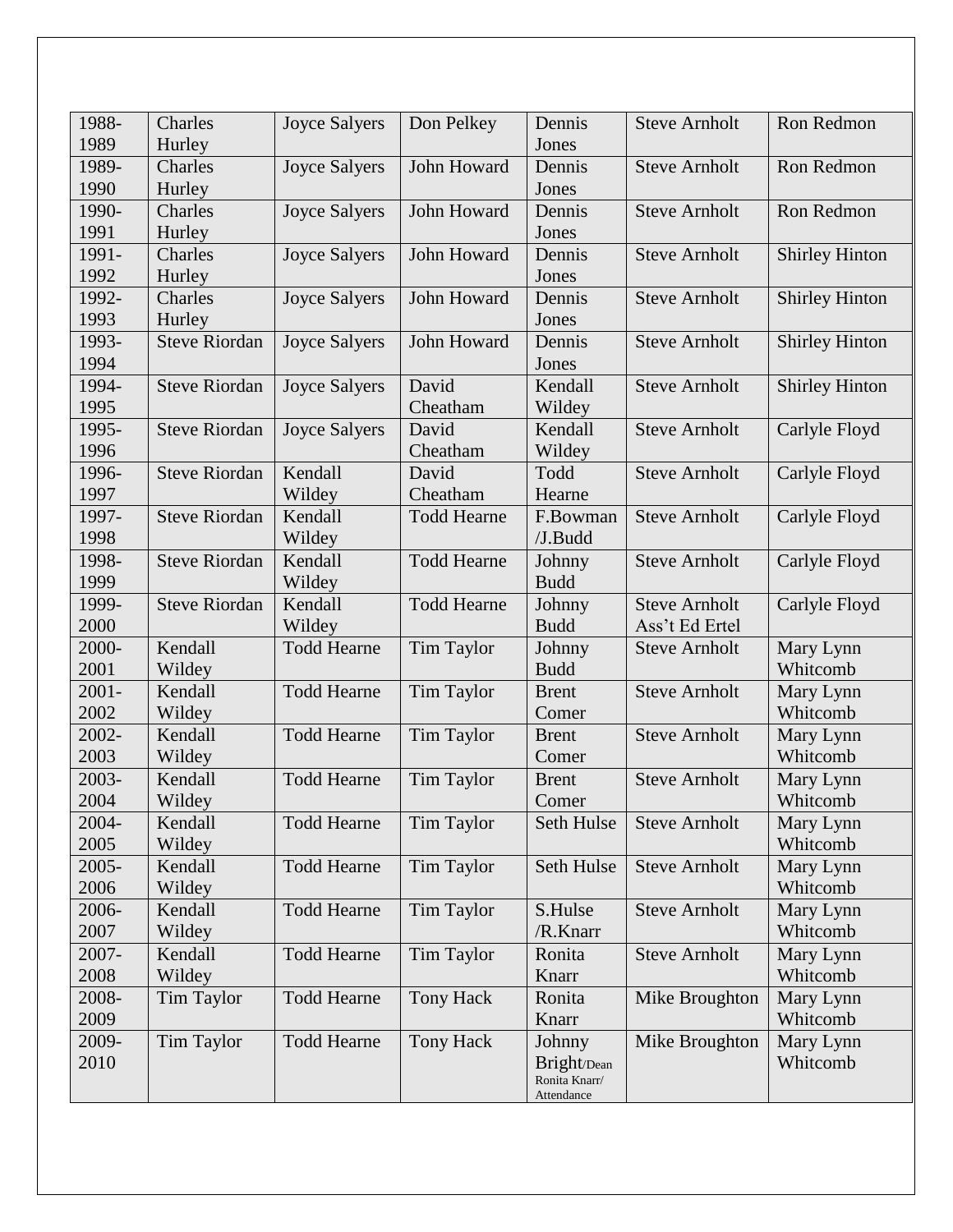| 2010-    | <b>Tim Taylor</b>    | <b>Johnny Bright</b> | <b>Tony Hack</b>     | Angie                              | Mike Broughton      | Mary Lynn |
|----------|----------------------|----------------------|----------------------|------------------------------------|---------------------|-----------|
| 2011     |                      |                      |                      | Donnell/                           |                     | Whitcomb  |
|          |                      |                      |                      | $1/2$ time Admin.<br>Ronita Knarr/ |                     |           |
|          |                      |                      |                      | Attendance                         |                     |           |
| $2011 -$ | Tim Taylor           | Johnny Bright        | George               | Ronita                             | Mike Broughton      | Mary Lynn |
| 2012     |                      |                      | Grubbs               | Knarr                              |                     | Whitcomb  |
| 2012-    | Tim Taylor           | George               | <b>Brent Comer</b>   | Ronita                             | Mike Broughton      | Mary Lynn |
| 2013     |                      | Grubbs               |                      | Knarr                              |                     | Whitcomb  |
| 2013-    | Tim Taylor           | Johnny Bright        | <b>Brent Comer</b>   | Tom                                | Mike Broughton      | Mary Lynn |
| 2014     |                      |                      |                      | Black/Dean                         |                     | Whitcomb  |
|          |                      |                      |                      | Ronita Knarr/                      |                     |           |
|          |                      |                      |                      | Attendance<br>Tom Black/           |                     |           |
| 2014-    | Tim                  | Johnny               | Mike Green           | Dustin                             | Mike Broughton      | Mary Lynn |
| 2015     | Taylor/Johnny        | Bright/Tom           |                      | Roller/Dean                        |                     | Whitcomb  |
|          | <b>Bright</b>        | <b>Black</b>         |                      |                                    |                     |           |
| $2015 -$ | <b>Tom Black</b>     | Johnny Bright        | Mike Green           | Dustin                             | Mike Broughton      | Mary Lynn |
| 2016     |                      |                      |                      | Roller/Dean<br>Ronita Knarr/       |                     | Whitcomb  |
|          |                      |                      |                      | Attendance                         |                     |           |
| 2016-    | <b>Tom Black</b>     | Johnny Bright        | Mike Green           | Dustin                             | Mike Broughton      | Mary Lynn |
| 2017     |                      |                      |                      | Roller/Dean                        |                     | Whitcomb  |
|          |                      |                      |                      | Ronita Knarr/<br>Attendance        |                     |           |
| 2017-    | <b>Tom Black</b>     | Johnny Bright        | <b>Dustin Roller</b> | Ronita                             | Mike Broughton      | Mary Lynn |
| 2018     |                      | Mike Green           |                      | Knarr/A.Klene                      |                     | Whitcomb  |
| 2018-    | <b>Dustin Roller</b> | Johnny Bright        | Stephanie            | Ronita Knarr/                      | Mike Broughton/     | Mary Lynn |
| 2019     |                      | <b>Taryn Kent</b>    | Ebbing               | Attendance                         | <b>Joe Hartwell</b> | Whitcomb  |
| 2019-    | <b>Dustin Roller</b> | Johnny Bright        | Stephanie            | Ronita Knarr/                      | <b>Cory Stevens</b> | Ed Ertel  |
| 2020     |                      | <b>Taryn Kent</b>    | Ebbing               | Attendance                         |                     |           |
| 2020-    | <b>Dustin Roller</b> | Johnny Bright        | Stephanie            | Ronita Knarr/                      | <b>Cory Stevens</b> | Ed Ertel  |
| 2021     |                      | <b>Taryn Kent</b>    | Ebbing               | Attendance                         |                     |           |
| $2021 -$ | <b>Dustin Roller</b> | <b>Taryn Kent</b>    | Stephanie            | Ronita Knarr/                      | <b>Cory Stevens</b> | Ed Ertel  |
| 2022     |                      | Joe Hartwell         | Ebbing               | Attendance                         |                     |           |
| 2022-    |                      |                      |                      |                                    |                     |           |
| 2023     |                      |                      |                      |                                    |                     |           |
|          |                      |                      |                      |                                    |                     |           |
| 2023-    |                      |                      |                      |                                    |                     |           |
| 2024     |                      |                      |                      |                                    |                     |           |
| 2024-    |                      |                      |                      |                                    |                     |           |
| 2025     |                      |                      |                      |                                    |                     |           |
| $2025 -$ |                      |                      |                      |                                    |                     |           |
| 2026     |                      |                      |                      |                                    |                     |           |
| 2026-    |                      |                      |                      |                                    |                     |           |
| 2027     |                      |                      |                      |                                    |                     |           |
| 2027-    |                      |                      |                      |                                    |                     |           |
| 2028     |                      |                      |                      |                                    |                     |           |
| 2028-    |                      |                      |                      |                                    |                     |           |
| 2029     |                      |                      |                      |                                    |                     |           |
| 2029-    |                      |                      |                      |                                    |                     |           |
|          |                      |                      |                      |                                    |                     |           |